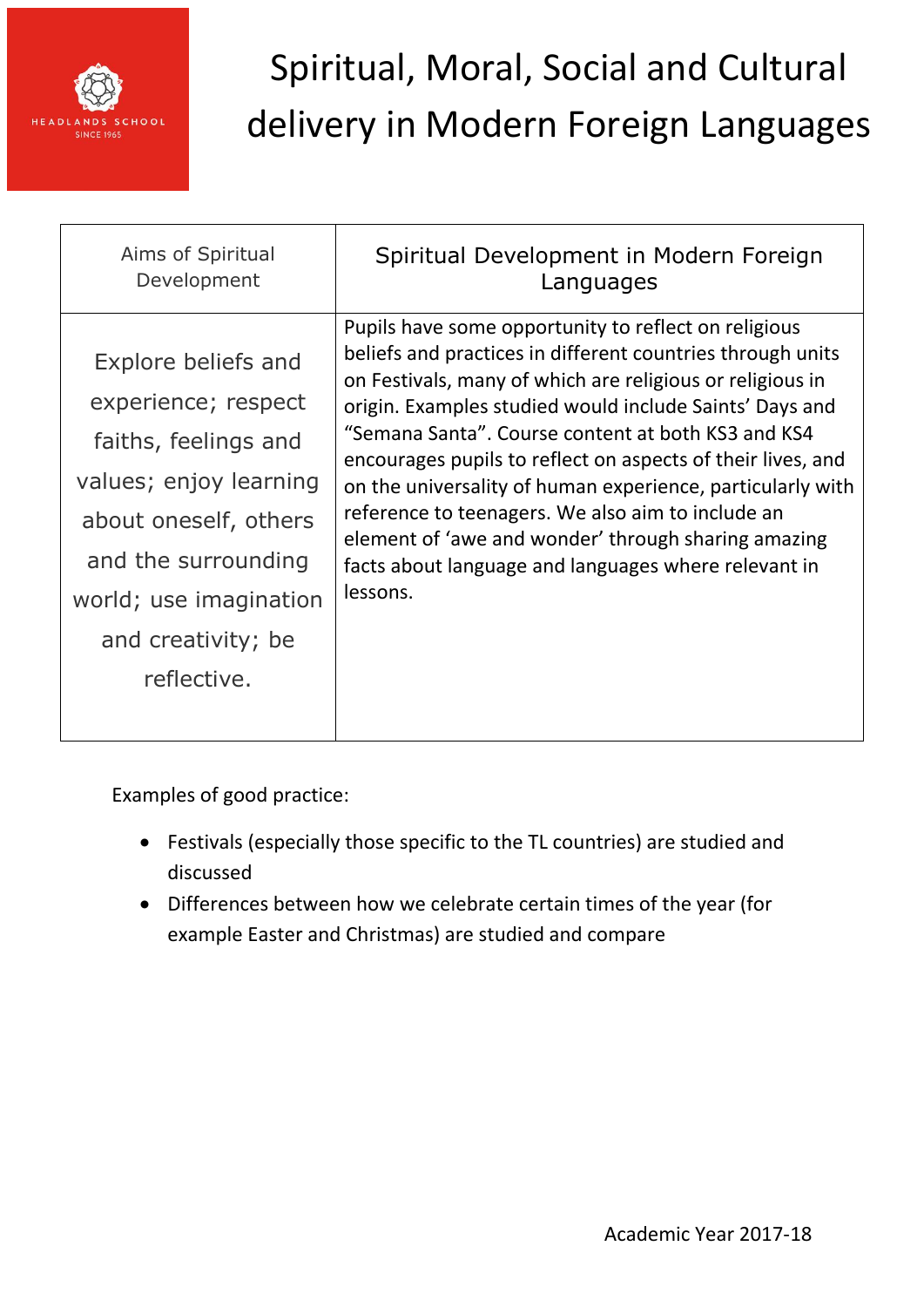

| Aims of Moral         | Moral Development in Modern Foreign                      |
|-----------------------|----------------------------------------------------------|
| Development           | Languages                                                |
| Recognise right and   | Pupils study a unit on Healthy Living and Exercise.      |
| wrong; respect the    | At GCSE, several topics ask pupils to consider points of |
| law; understand       | view on topics such as single parent / same sex families |
| consequences;         | and divorce. Pupils are asked to dismiss stereotypes and |
| investigate moral and | reflect more on what brings people together rather than  |
| ethical issues; offer | separating them. Languages are shown to be a way of      |
| reasoned views.       | understanding others and offering future opportunities.  |

- Discussions around what constitutes a healthy/unhealthy lifestyle
- Discussions around the 'make-up' of today's family life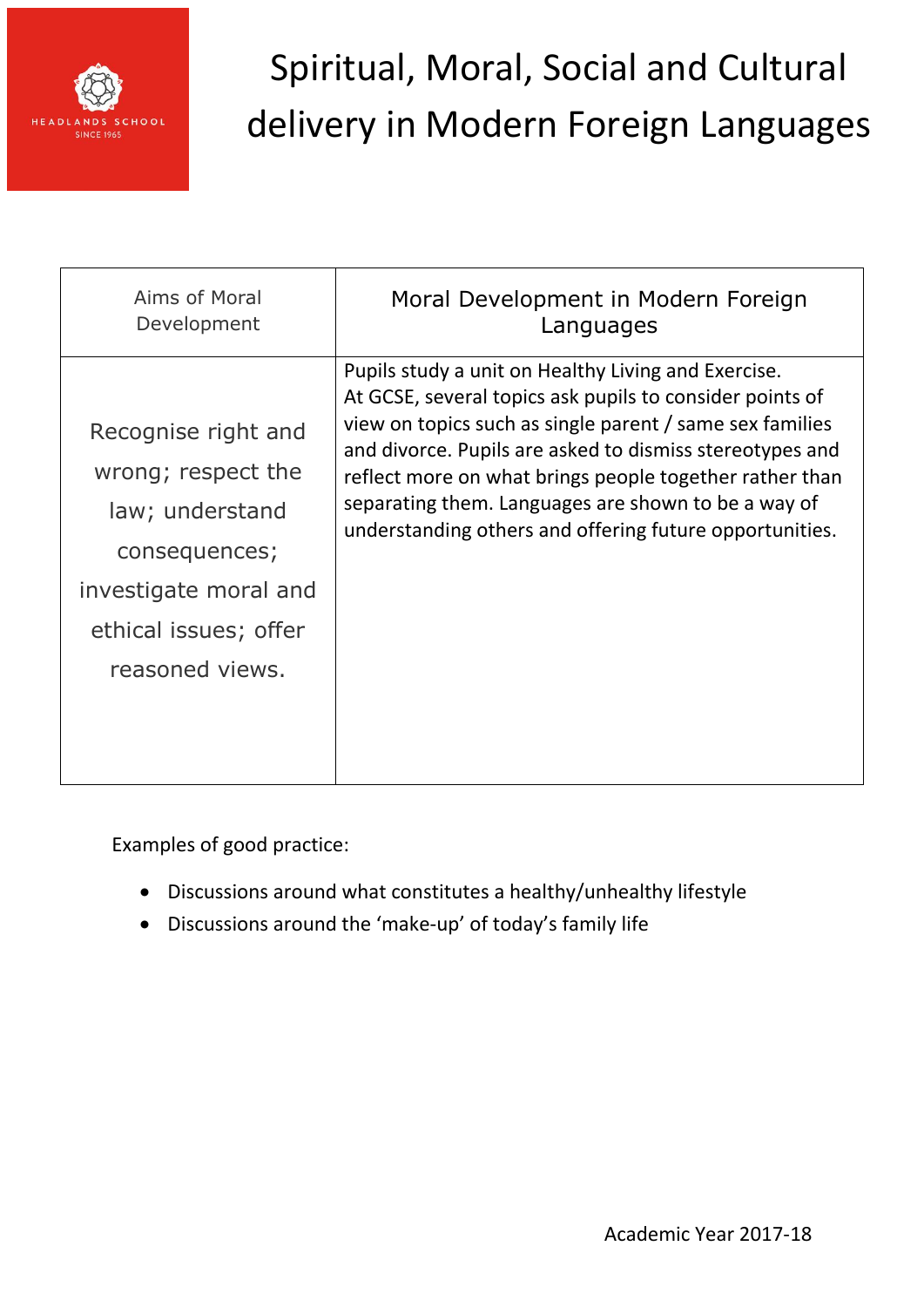

| Aims of Social<br>Development    | Social Development in Modern Foreign<br>Languages                                                                                                                                                                                                                                                                                                   |
|----------------------------------|-----------------------------------------------------------------------------------------------------------------------------------------------------------------------------------------------------------------------------------------------------------------------------------------------------------------------------------------------------|
| Use a range of social            | Pupils need to show humility when working in groups and<br>compassion when doing Peer Assessment. Pupils work to<br>help each other learn and complete tasks such as<br>dialogues. Pupils have regular opportunities to develop<br>their communication and listening skills, working in<br>different groupings and the subject teacher ensures that |
| skills; participate in the       |                                                                                                                                                                                                                                                                                                                                                     |
| local community;                 |                                                                                                                                                                                                                                                                                                                                                     |
| appreciate diverse               |                                                                                                                                                                                                                                                                                                                                                     |
| viewpoints; participate,         | all contributions are valued and respected.                                                                                                                                                                                                                                                                                                         |
| volunteer and cooperate;         |                                                                                                                                                                                                                                                                                                                                                     |
| resolve conflict; engage         |                                                                                                                                                                                                                                                                                                                                                     |
| with the <b>'British values'</b> |                                                                                                                                                                                                                                                                                                                                                     |
| of democracy, the rule of        |                                                                                                                                                                                                                                                                                                                                                     |
| law, liberty, respect and        |                                                                                                                                                                                                                                                                                                                                                     |
| tolerance.                       |                                                                                                                                                                                                                                                                                                                                                     |

- Ongoing conversations with the local twinning committee about getting involved in the Bridlington-Millau exchange programme
- Every lesson is an opportunity to remember we listen to others in order to demonstrate respect and tolerance